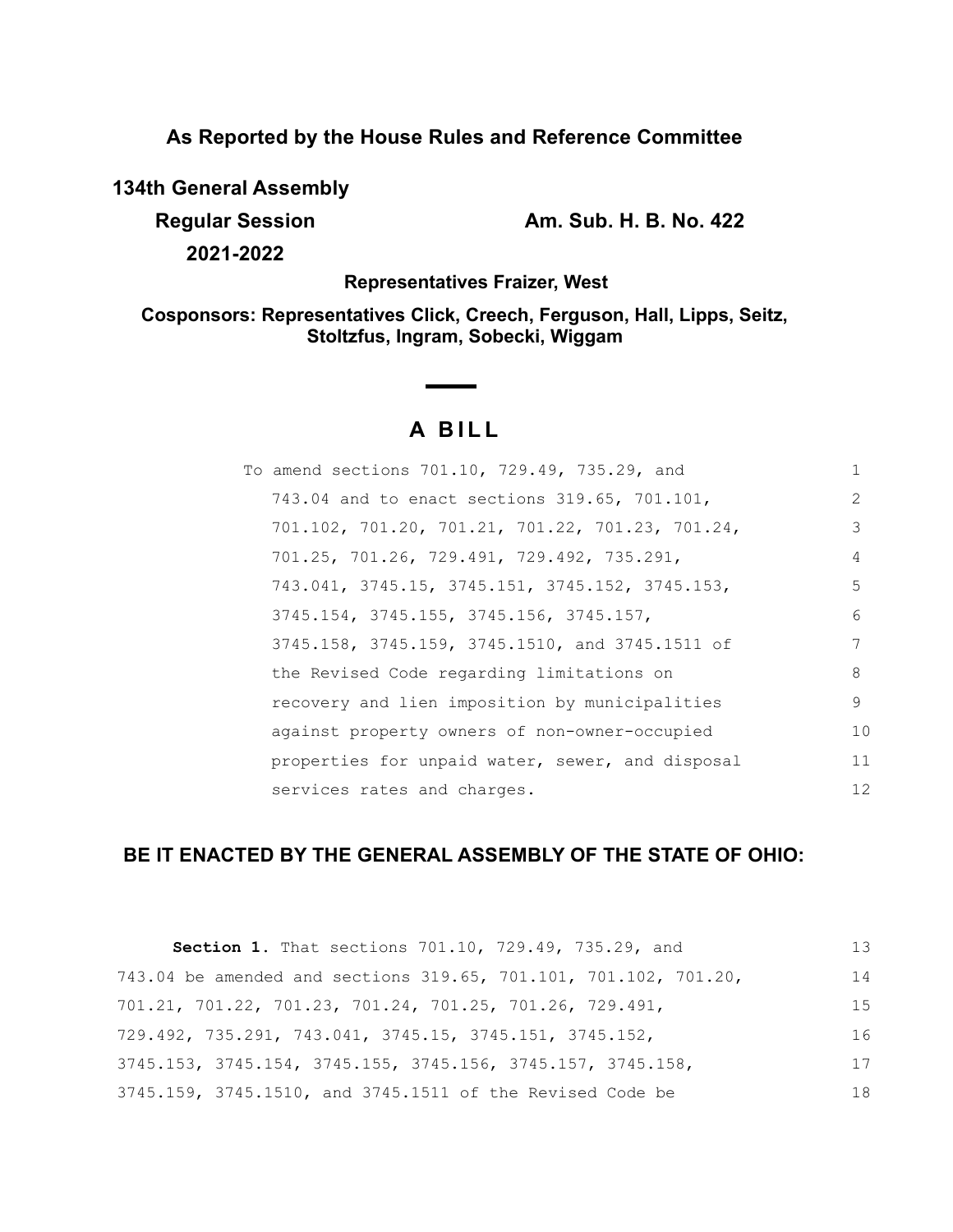enacted to read as follows:

|  |  |                                 |  | Sec. 319.65. (A) As used in this section, "municipal lien"             |  |  | 20 |
|--|--|---------------------------------|--|------------------------------------------------------------------------|--|--|----|
|  |  |                                 |  | means a lien certified under sections $701.10$ , $729.49$ , $735.29$ , |  |  |    |
|  |  | and 743.04 of the Revised Code. |  |                                                                        |  |  | 22 |

(B) Additional certification required to be submitted to the county auditor for a municipal lien shall consist of the parcel number of the property on which the lien is requested, the name of the property owner, the name of the person who contracted for the service for which the lien is sought, and confirmation from the person, board, or entity that certified the lien and submitted the additional certification that all of the information submitted to the auditor has been verified. 23 24 25 26 27 28 29 30

**Sec. 701.10.** (A)(1) The legislative authority of a municipal corporation that has established a rate or charge, payable to the municipal corporation, for the provision of collection or disposal services for garbage, ashes, animal and vegetable refuse, dead animals, or animal offal may certify to the county auditor, by ordinance, the amount of the rate or charge that has not been paid in accordance with applicable requirements by a person using the collection or disposal services, when either of the following applies: 31 32 33 34 35 36 37 38 39

(a) The unpaid amount is equal to or greater than two hundred fifty dollars; or

(b) The unpaid amount is equal to or greater than the applicable annual rate or charge imposed by the municipal corporation upon the person using the collection or disposal services, regardless of the actual cost incurred by the municipal corporation in providing the collection or disposal services. 42 43 44 45 46 47

19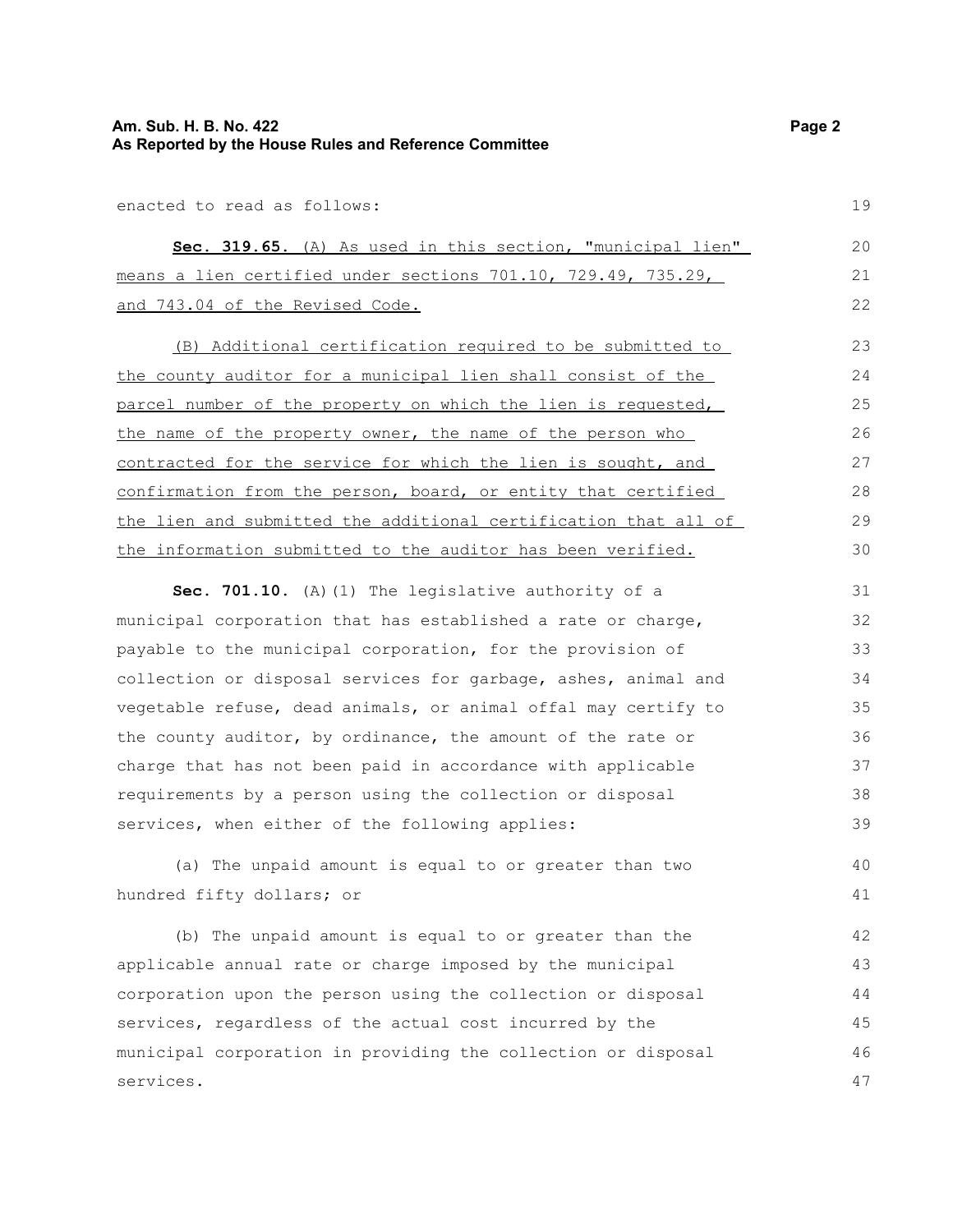#### **Am. Sub. H. B. No. 422 Page 3 As Reported by the House Rules and Reference Committee**

 $(2)$  (a) The county auditor shall place the amount certified shall be a lien on the person's real property to which services are provided, tax list and duplicate against the property served by the connection if both of the following occur: (i) The auditor also receives from the legislative authority of a municipal corporation additional certification that the unpaid rents or charges have arisen pursuant to a service contract made directly with an owner who occupies the property served, as described in section 319.65 of the Revised Code. (ii) The auditor receives verification from the legislative authority of a municipal corporation that the notice required under section 701.102 of the Revised Code was provided to the owner. (b) The amount placed on the tax list  $\frac{1}{x}$  in a separate eolumn,and duplicate shall be a lien on the property served from the date placed on the list and duplicate and shall be collected in the same manner as other taxes, and except that, notwithstanding section 323.15 of the Revised Code, a county treasurer shall accept a payment in such amount when separately tendered as payment for the full amount of such unpaid collection or disposal services. The lien shall be released immediately upon payment in full of the certified amount. Any amounts collected by the county treasurer under this division shall be immediately paid into the general fund of the municipal corporation. 48 49 50 51 52 53 54 55 56 57 58 59 60 61 62 63 64 65 66 67 68 69 70 71 72 73 74

(B) A municipal corporation that, on or before October 17, 2019, collected all rates or charges for such services in a manner consistent with the collection of other taxes, rather 75 76 77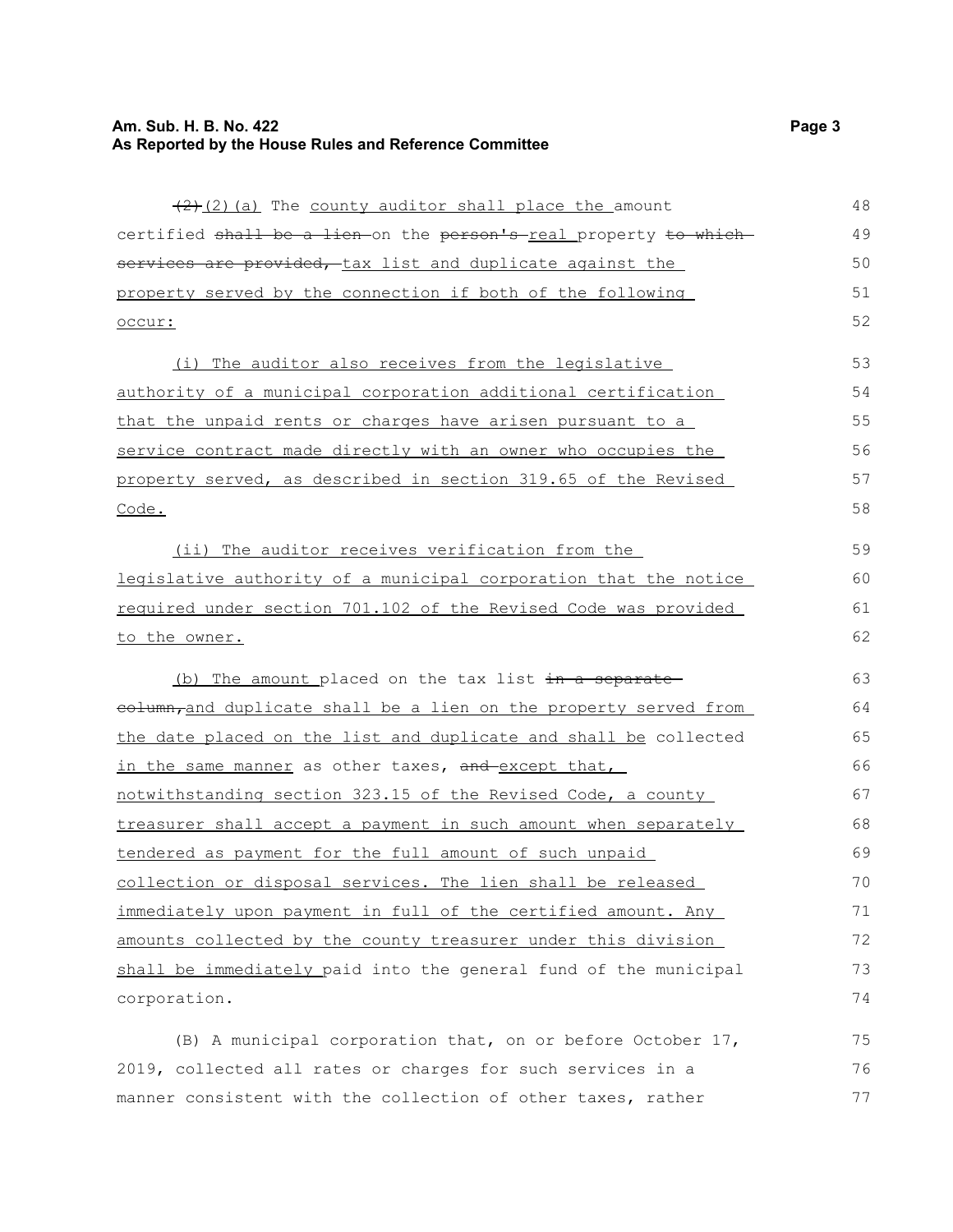#### **Am. Sub. H. B. No. 422 Page 4 As Reported by the House Rules and Reference Committee**

than making that rate or charge payable to the municipal corporation, may continue to collect amounts in such manner without being subject to the limitation in division (A)(1) of this section. 79

Sec. 701.101. The legislative authority of a municipal corporation that has established a rate or charge for the collection or disposal services described in section 701.10 of the Revised Code, which has gone unpaid, may collect it by actions at law in the name of the municipal corporation from an owner, tenant, or other person who is liable to pay the rents or charges.

 **Sec. 701.102.** (A) The legislative authority of a municipal corporation shall provide notice to the property owner about the placement of a lien on the owner's property before the county auditor places a lien pursuant to section 701.10 of the Revised Code. The notice shall include a statement informing the owner that the owner may file a lien appeal with the environmental review appeals commission pursuant to section 3745.155 of the Revised Code. 89 90 91 92 93  $94$ 95 96

(B) The legislative authority shall submit verification to the county auditor that the notice required by this section was provided to the owner.

 **Sec. 701.20.** For purposes of sections 701.20 to 701.26 of the Revised Code: 100 101

(A) "Bring an action" means to bring a civil action under sections 701.101, 729.491, 735.29, and 743.04 of the Revised Code. 102 103 104

(B) "Certify a lien" means to certify a lien under sections 701.10, 729.49, 735.29, and 743.04 of the Revised Code. 105 106

78

80 81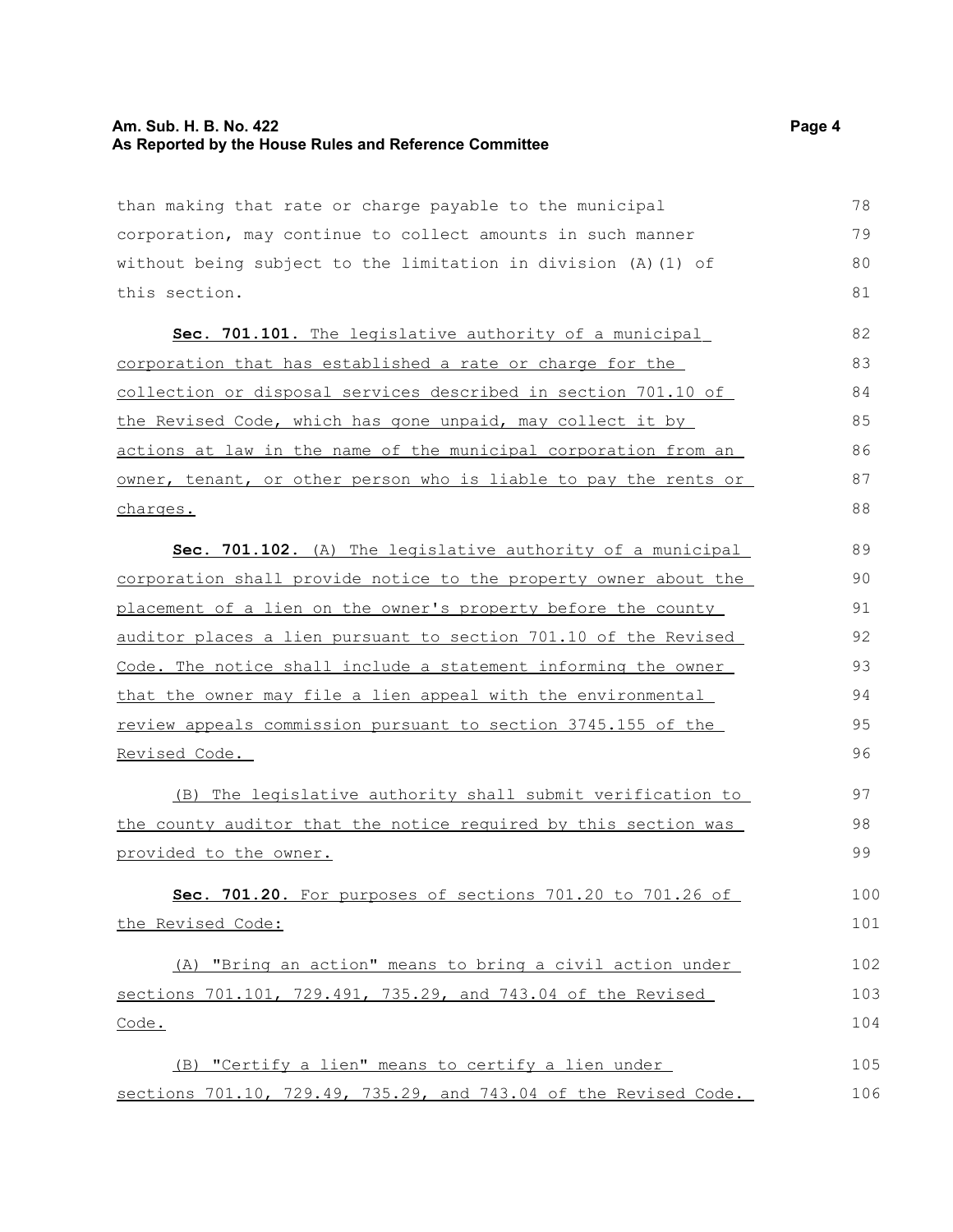## **Am. Sub. H. B. No. 422** Page 5 **As Reported by the House Rules and Reference Committee**

| (C) "Dwelling unit" and "tenant" have the same meanings as    | 107 |
|---------------------------------------------------------------|-----|
| in section 5321.01 of the Revised Code.                       | 108 |
| (D) "Municipal authority" means any of the following as       | 109 |
| context requires:                                             | 110 |
| (1) Board of trustees of public affairs under section         | 111 |
| 735.29 of the Revised Code;                                   | 112 |
| (2) Director of public service or any other official or       | 113 |
| body under section 743.04 of the Revised Code;                | 114 |
| (3) Legislative authority of a municipal corporation under    | 115 |
| sections 701.10, 701.101, 729.49, and 729.491 of the Revised  | 116 |
| Code.                                                         | 117 |
| (E) "Municipal services" means any of the following:          | 118 |
| (1) Collection or disposal services described in section      | 119 |
| 701.10 of the Revised Code;                                   | 120 |
| (2) Sewerage services under section 729.49 of the Revised     | 121 |
| Code;                                                         | 122 |
| (3) Water services described in Chapter 743. of the           | 123 |
| Revised Code;                                                 | 124 |
| (4) Services from waterworks under section 735.29 of the      | 125 |
| Revised Code.                                                 | 126 |
| (F) "Municipal services provider" means the entity created    | 127 |
| or designated by the municipal authority to provide municipal | 128 |
| services.                                                     | 129 |
| (G) "Property owner" means the person who owns the            | 130 |
| residential property to which municipal services are provided | 131 |
| and to whom all of the following apply:                       | 132 |

(1) The person does not occupy the property. 133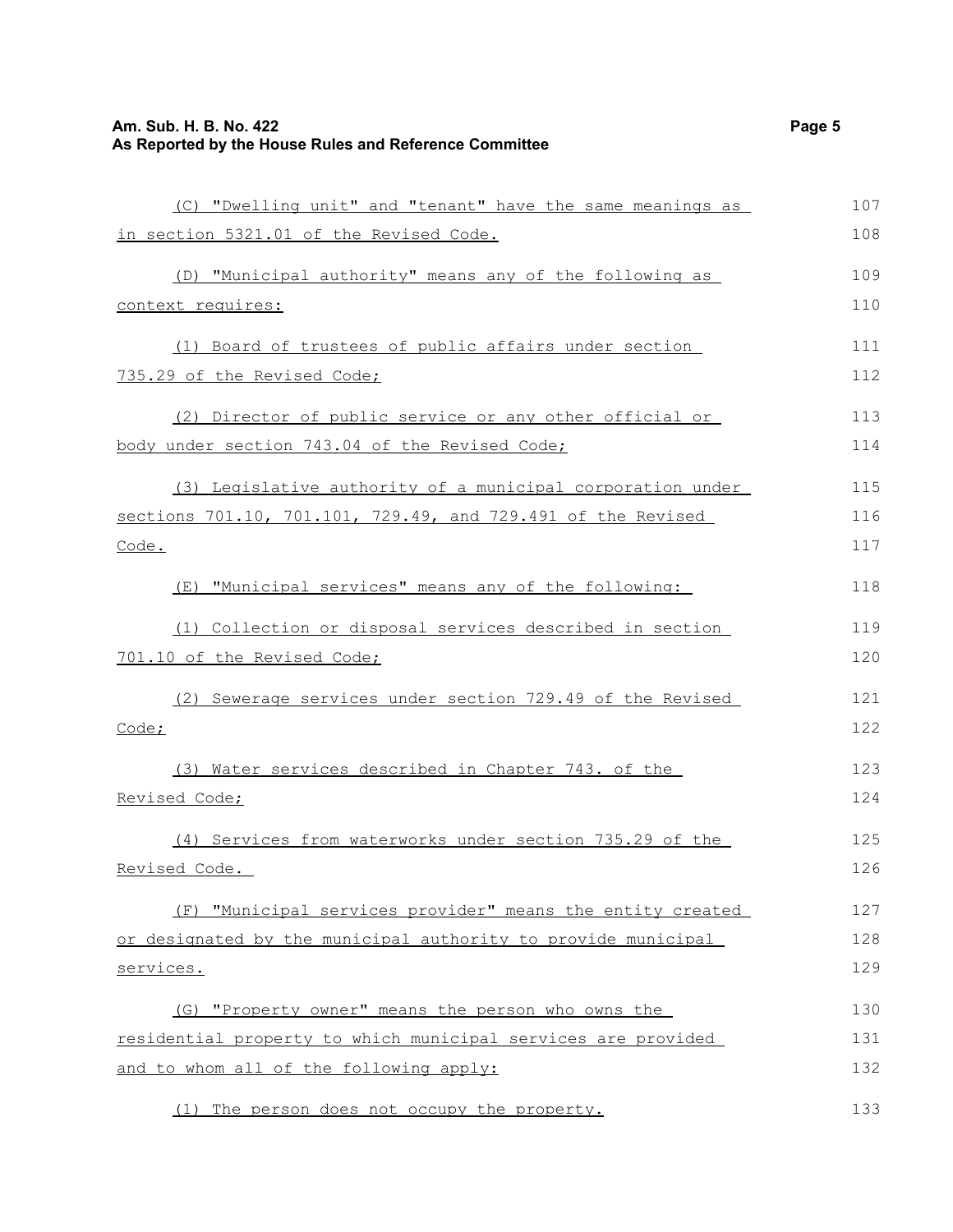#### **Am. Sub. H. B. No. 422 Page 6 As Reported by the House Rules and Reference Committee** (2) The tenant or other occupant is contractually responsible to pay the charges and fees imposed for the municipal services. (3) If the residential property consists of two or more dwelling units, both of the following must be true: (a) Each dwelling unit has a separate meter; (b) The tenant or other occupant of each dwelling unit is contractually responsible to pay the charges and fees imposed for the municipal services provided to the unit in which the tenant or occupant resides. (H) "Termination amount" means the amount of rates or charges for municipal services that when unpaid results in the termination of those services under the municipal authority regulations. **Sec. 701.21.** Any person who contracts to receive municipal services shall be financially responsible for paying all rates, fees, charges, and costs associated with the delivery of that service. **Sec. 701.22.** (A) If a municipal authority attempts to certify a lien against a property or brings an action due to unpaid municipal services rates or charges, there is a rebuttable presumption that amounts exceeding the termination amount cannot be certified as a lien, or recovered by the action, against the property owner. (B) The presumption may be rebutted by any of the following based on a preponderance of the evidence: (1) The property owner agreed to pay all the unpaid rates and charges, after having been given notice of the delinquent 134 135 136 137 138 139 140 141 142 143 144 145 146 147 148 149 150 151 152 153 154 155 156 157 158 159 160 161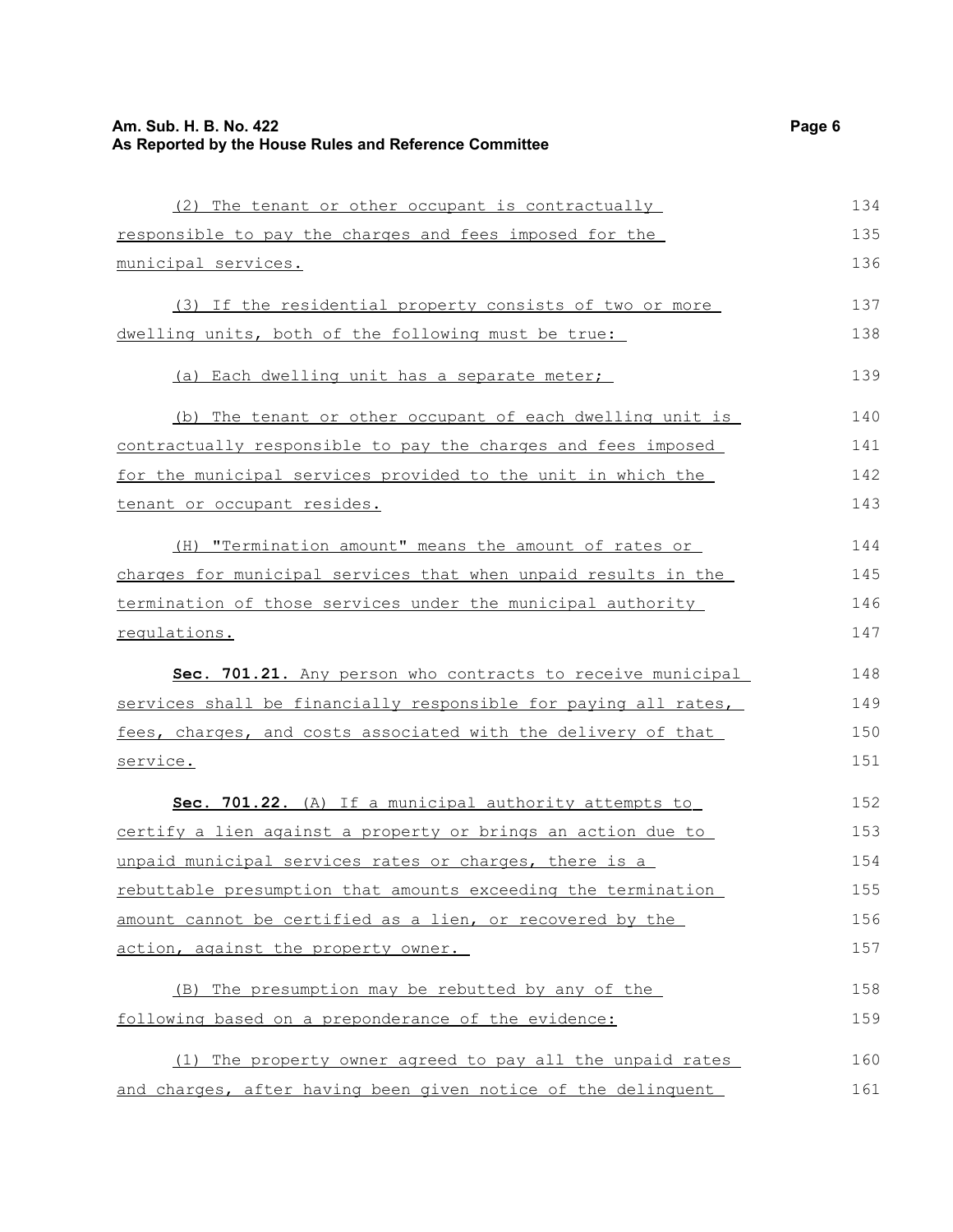| Am. Sub. H. B. No. 422<br>As Reported by the House Rules and Reference Committee | Page 7 |
|----------------------------------------------------------------------------------|--------|
| amount.                                                                          | 162    |
| (2) The property owner occupies the residence.                                   | 163    |
| (3) The municipal authority attempted to mitigate any                            | 164    |
| unpaid rates or charges by strictly adhering to its established                  | 165    |
| protocol for terminating service for delinquent customers.                       | 166    |
| (4) Any other evidence demonstrating that the municipal                          | 167    |
| authority mitigated the amount of unpaid rates and charges                       | 168    |
| before proceeding against the property owner.                                    | 169    |
| (C) This section does not abridge or eliminate any cause                         | 170    |
| of action that the municipal authority may have against the                      | 171    |
| tenant personally, or other person liable to pay the unpaid                      | 172    |
| rents or charges.                                                                | 173    |
| Sec. 701.23. (A) A municipal authority may establish a                           | 174    |
| tenant reinstatement fee for municipal services.                                 | 175    |
| (B) A tenant reinstatement fee may be applied if the                             | 176    |
| tenant requests to reestablish municipal services after such                     | 177    |
| services have been terminated by the municipal services provider                 | 178    |
| or the tenant.                                                                   | 179    |
| Sec. 701.24. A municipal authority may track any unpaid                          | 180    |
| rates or charges owed by a person for any municipal services                     | 181    |
| between residential properties if both of the following are                      | 182    |
| true:                                                                            | 183    |
| (A) A person who contracted for municipal services                               | 184    |
| currently has a debit or credit regarding the municipal services                 | 185    |
| provided to the person;                                                          | 186    |
| (B) Municipal services provided to that person have been                         | 187    |
| terminated at one residential property and have been established                 | 188    |
| at another residential property.                                                 | 189    |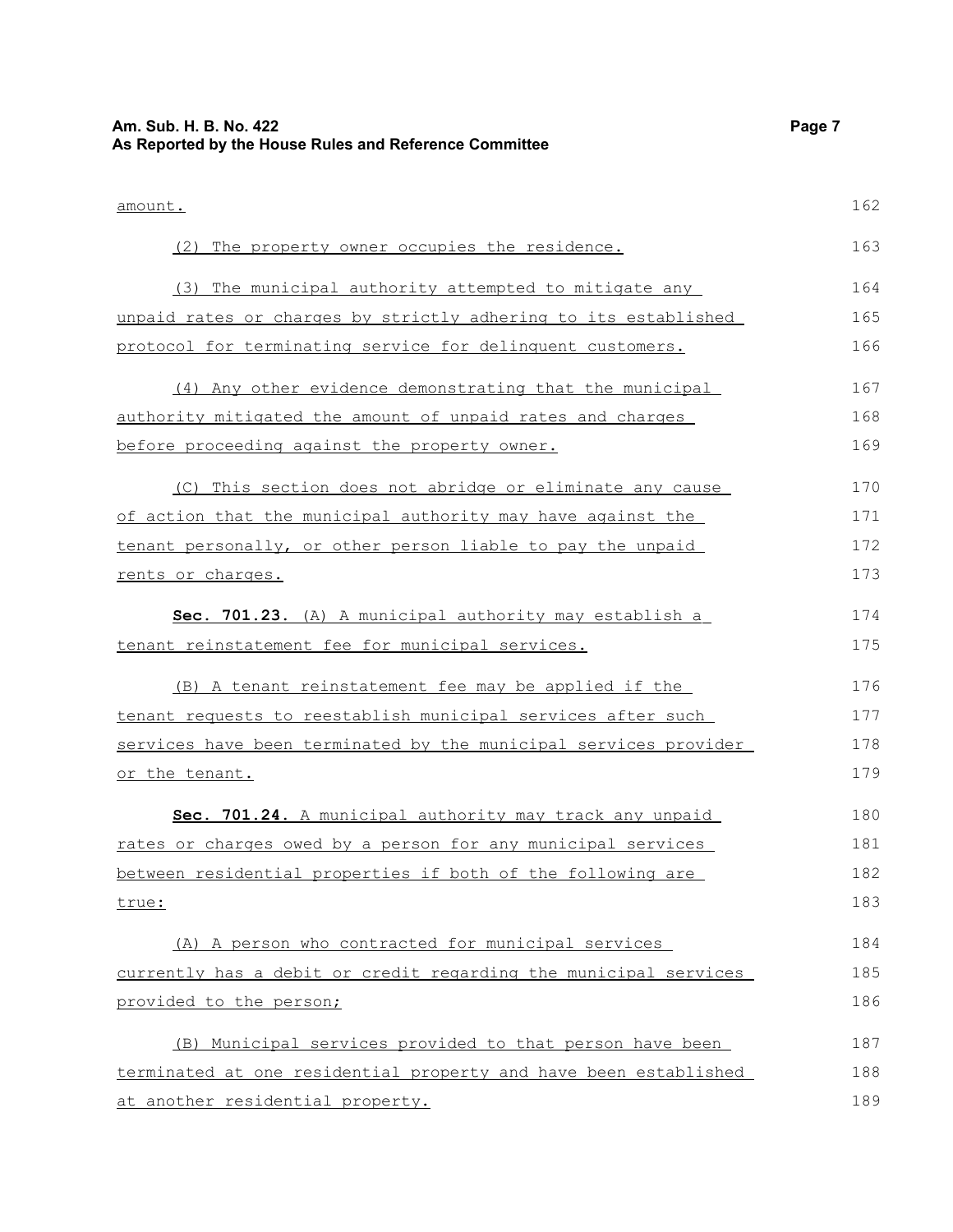## **Am. Sub. H. B. No. 422** Page 8 **As Reported by the House Rules and Reference Committee**

| Sec. 701.25. A municipal authority may access and review           | 190 |
|--------------------------------------------------------------------|-----|
| the billing details and histories of any person who contracts to   | 191 |
| receive municipal services for the purpose of identifying and      | 192 |
| tracking unpaid rates or charges.                                  | 193 |
| Sec. 701.26. (A) Any person who believes that they have            | 194 |
| been improperly billed for municipal services may file a           | 195 |
| complaint with the municipal services provider.                    | 196 |
| (B) (1) A municipal services provider must establish a             | 197 |
| <u>method for persons receiving municipal services to make an </u> | 198 |
| improper billing complaint.                                        | 199 |
| (2) A municipal services provider must investigate every           | 200 |
| complaint received.                                                | 201 |
| (3) All complaints shall be resolved within ten business           | 202 |
| days. If the municipal services provider is unable to resolve      | 203 |
| the complaint within ten business days, the municipal services     | 204 |
| provider shall provide the person who filed the complaint with a   | 205 |
| status report every five business days following the initial       | 206 |
| period.                                                            | 207 |
| (C) If the complaint is not resolved to the satisfaction           | 208 |
| of the complaining party, the complaining party may appeal the     | 209 |
| matter to the environmental review appeals commission under        | 210 |
| section 3745.151 of the Revised Code, if the amount in dispute     | 211 |
| <u>is equal to or greater than three hundred dollars.</u>          | 212 |
| Sec. 729.49. (A) The legislative authority of a municipal          | 213 |
| corporation which has installed or is installing sewerage, a       | 214 |
| system of sewerage, sewage pumping works, or sewage treatment or   | 215 |
| disposal works for public use, may, by ordinance, establish just   | 216 |
| and equitable rates or charges of rents to be paid to the          | 217 |
| municipal corporation for the use of such services, by every       | 218 |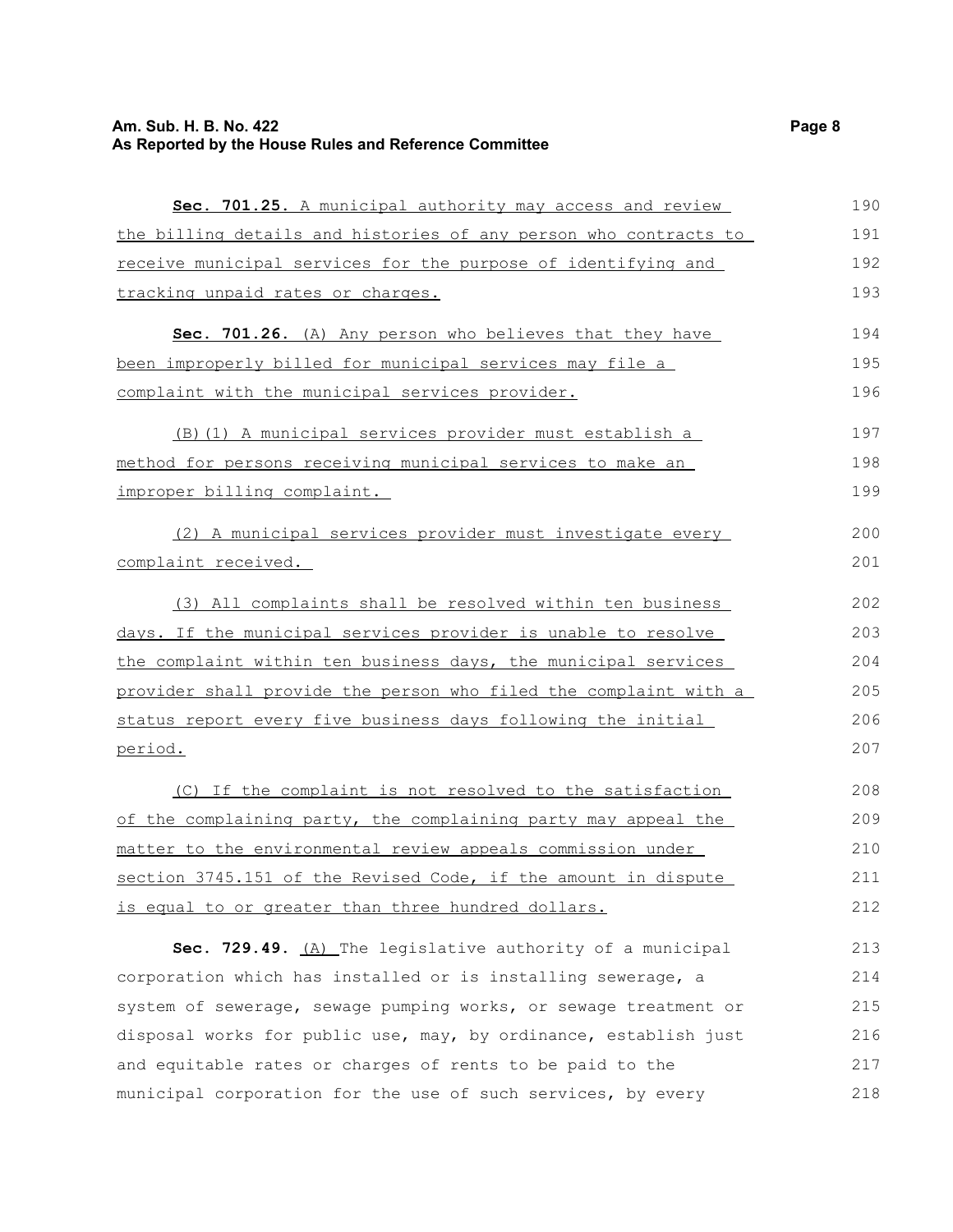## **Am. Sub. H. B. No. 422** Page 9 **As Reported by the House Rules and Reference Committee**

| person, firm, or corporation whose premises are served by a      | 219 |
|------------------------------------------------------------------|-----|
| connection thereof. Such-                                        | 220 |
| (B) When sewerage rates or charges are not paid when due,        | 221 |
| the legislative authority of a municipal corporation may certify | 222 |
| them, together with any penalties, to the county auditor.        | 223 |
| (1) The county auditor shall constitute place the                | 224 |
| certified amount on the real property list and duplicate against | 225 |
| the property served by the connection if both of the following   | 226 |
| occur:                                                           | 227 |
| (a) The auditor also receives from the legislative               | 228 |
| authority of a municipal corporation additional certification    | 229 |
| that the unpaid rates or charges have arisen pursuant to a       | 230 |
| service contract made directly with an owner who occupies the    | 231 |
| property served, as described in section 319.65 of the Revised   | 232 |
| Code.                                                            | 233 |
| (b) The auditor receives verification from the legislative       | 234 |
| authority of a municipal corporation that the notice required    | 235 |
| under section 729.492 of the Revised Code was provided to the    | 236 |
| owner.                                                           | 237 |
| (2) The amount placed on the tax list and duplicate shall        | 238 |
| be a lien upon the property served by such connection from the   | 239 |
| date placed on the list and duplicate and if not paid when due-  | 240 |
| shall be collected in the same manner as other municipal         | 241 |
| corporation taxes, except that, notwithstanding section 323.15   | 242 |
| of the Revised Code, a county treasurer shall accept a payment   | 243 |
| in such amount when separately tendered as payment for the full  | 244 |
| amount of such unpaid sewerage rates or charges and associated   | 245 |
| penalties. The lien shall be released immediately under payment  | 246 |
| in full of the certified amount. Any amounts collected by the    | 247 |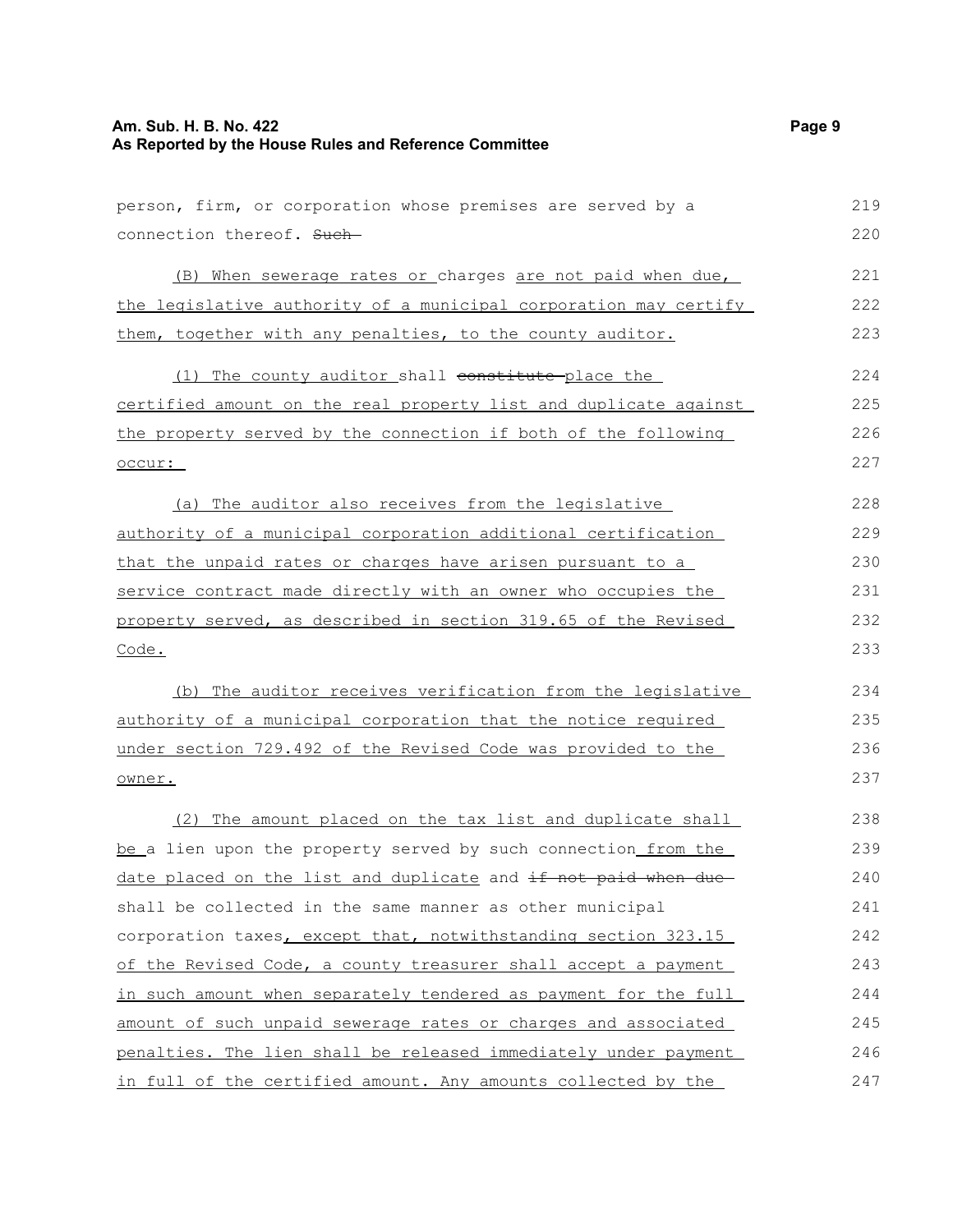## **Am. Sub. H. B. No. 422** Page 10 **As Reported by the House Rules and Reference Committee**

| county treasurer under this division shall be provided to the    | 248 |
|------------------------------------------------------------------|-----|
| municipal corporation in the manner chosen by the legislative    | 249 |
| authority of the municipal corporation.                          | 250 |
| (C) The legislative authority may change such rates or           | 251 |
| charges from time to time as is deemed advisable. The            | 252 |
| legislative authority of a municipal corporation operating under | 253 |
| a charter may establish such schedule of rates and provide for   | 254 |
| its administration by designating the department or officer to   | 255 |
| be charged with the enforcement of sections 729.49 to 729.52,    | 256 |
| inclusive, of the Revised Code.                                  | 257 |
| Sec. 729.491. The legislative authority of a municipal           | 258 |
| corporation that has established a rate or charge for the        | 259 |
| sewerage service described in section 729.49 of the Revised      | 260 |
| Code, which has gone unpaid, may collect it by actions at law in | 261 |
| the name of the municipal corporation from an owner, tenant, or  | 262 |
| other person who is liable to pay the rates or charges.          | 263 |
| Sec. 729.492. (A) The legislative authority of a municipal       | 264 |
| corporation shall provide notice to the property owner about the | 265 |
| placement of a lien on the owner's property before the county    | 266 |
| auditor places a lien pursuant to section 729.49 of the Revised  | 267 |
| Code. The notice shall include a statement informing the owner   | 268 |
| that the owner may file a lien appeal with the environmental     | 269 |
| review appeals commission pursuant to section 3745.155 of the    | 270 |
| Revised Code.                                                    | 271 |
| (B) The legislative authority shall submit verification to       | 272 |
| the county auditor that the notice required by this section was  | 273 |
| provided to the owner.                                           | 274 |
| Sec. 735.29. (A) The board of trustees of public affairs         | 275 |
| appointed under section 735.28 of the Revised Code shall manage, | 276 |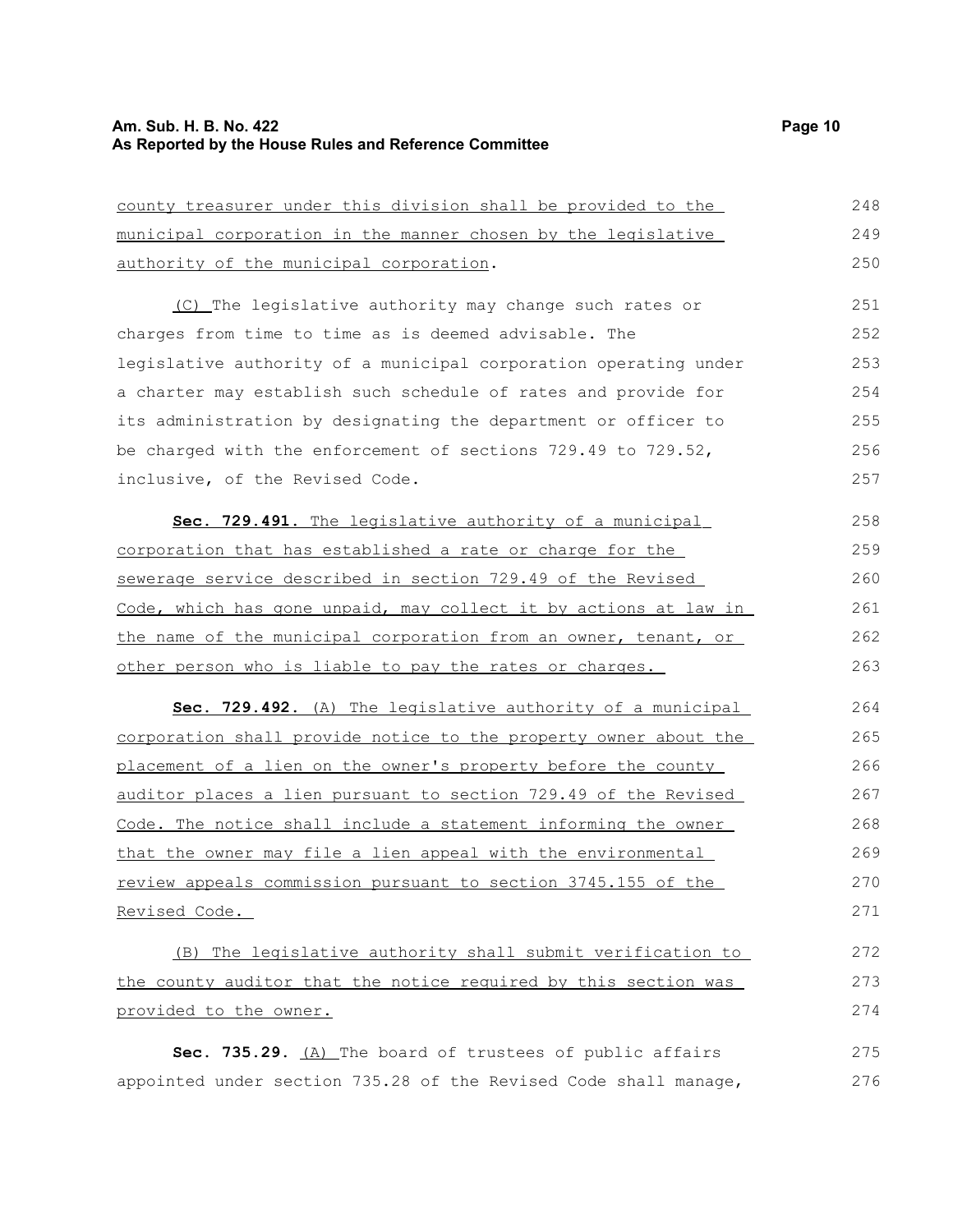#### **Am. Sub. H. B. No. 422 Page 11 As Reported by the House Rules and Reference Committee**

conduct, and control the waterworks, electric light plants, artificial or natural gas plants, or other similar public utilities, furnish supplies of water, electricity, or gas, collect all water, electric, and gas rents or charges, and appoint necessary officers, employees, and agents. 277 278 279 280 281

(B) The board may make such bylaws and rules as it determines to be necessary for the safe, economical, and efficient management and protection of such works, plants, and public utilities. These bylaws and rules, when not repugnant to municipal ordinances or to the constitution or laws of this state, shall have the same validity as ordinances. 282 283 284 285 286 287

(C) For the purpose of paying the expenses of conducting and managing such waterworks, plants, and public utilities or of making necessary additions thereto and extensions and repairs thereon, the board may assess a water rent or charge, or a light, power, gas, or utility rent, of sufficient amount, and in such manner as it determines to be most equitable, upon all tenements and premises supplied therewith. When such rents, except water rents and charges, are not paid when due, the board may certify do either or both of the following: 288 289 290 291 292 293 294 295 296

(1) Certify them to the county auditor to be placed on the duplicate and collected as other village taxes, or it may collect; 297 298 299

(2) Collect them by actions at law in the name of the village from an owner, tenant, or other person who is liable to pay the rents or charges. 300 301 302

(D) When water rents or charges are not paid when due, the board may do either or both of the following: 303 304

 $(A)$  (1) Certify them, together with any penalties, to the 305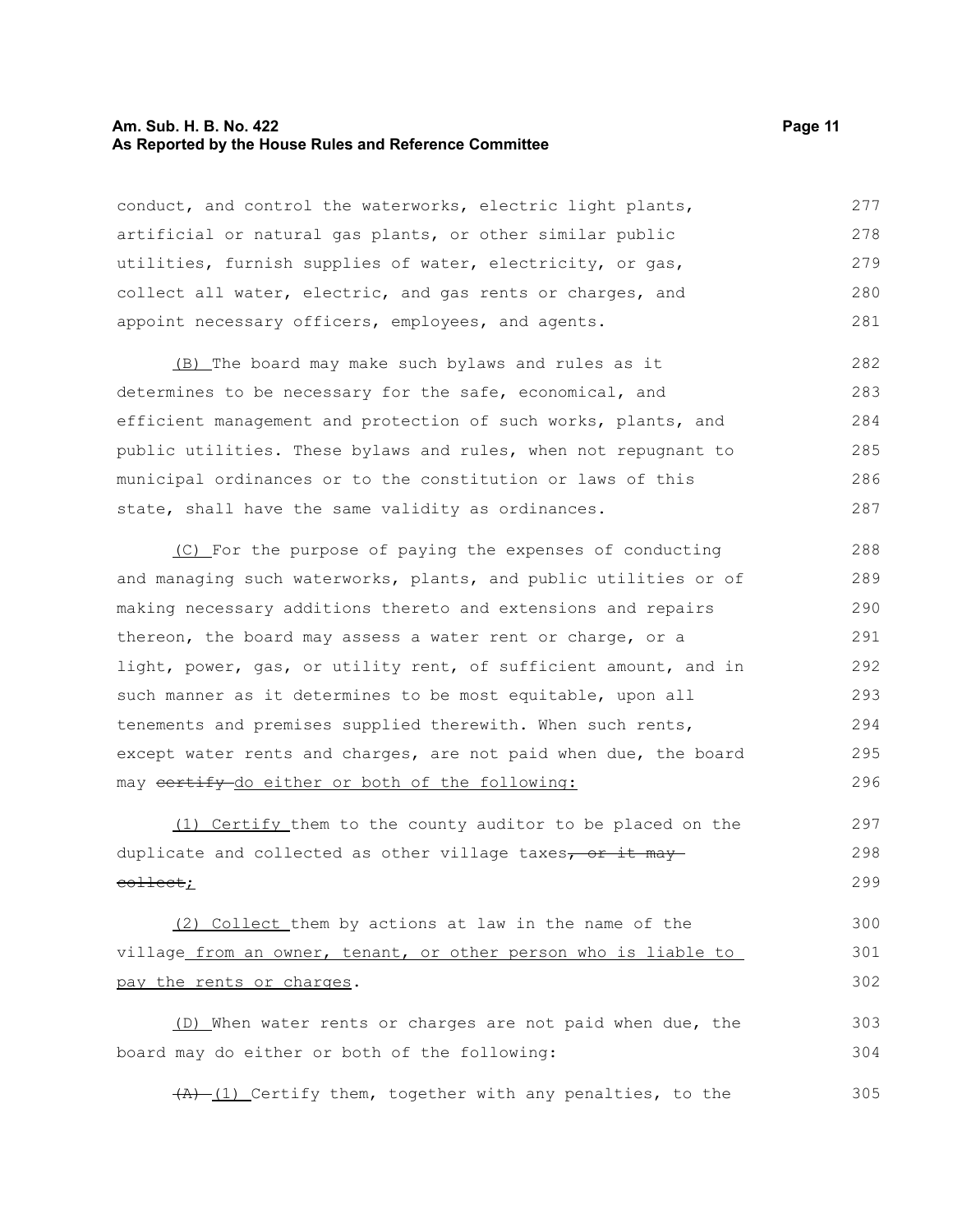#### **Am. Sub. H. B. No. 422 Page 12 As Reported by the House Rules and Reference Committee**

county auditor.

306

330 331 332

| (a) The county auditor shall place the certified amount on     | 307 |
|----------------------------------------------------------------|-----|
| the real property tax list and duplicate against the property  | 308 |
| served by the connection if-he both of the following occur:    | 309 |
| (i) The auditor also receives from the board additional        | 310 |
| certification that the unpaid rents or charges have arisen     | 311 |
| pursuant to a service contract made directly with an owner who | 312 |

occupies the property served, as described in section 319.65 of the Revised Code. 313 314

(ii) The auditor receives verification from the board that the notice required under section 735.291 of the Revised Code was provided to the owner. 315 316 317

(b) The amount placed on the tax list and duplicate shall be a lien on the property served from the date placed on the list and duplicate and shall be collected in the same manner as other taxes, except that, notwithstanding section 323.15 of the Revised Code, a county treasurer shall accept a payment in such amount when separately tendered as payment for the full amount of such unpaid water rents or charges and associated penalties. The lien shall be released immediately upon payment in full of the certified amount. Any amounts collected by the county treasurer under this division shall be placed for immediate distribution to the village, in the appropriate distinct fund established for water rents and charges. 318 319 320 321 322 323 324 325 326 327 328 329

 $(B)$  (2) Collect them by actions at law in the name of the village from an owner, tenant, or other person who is liable to pay the rents or charges.

(E) The board shall have the same powers and perform the same duties as are provided in sections 743.01, 743.05 to 333 334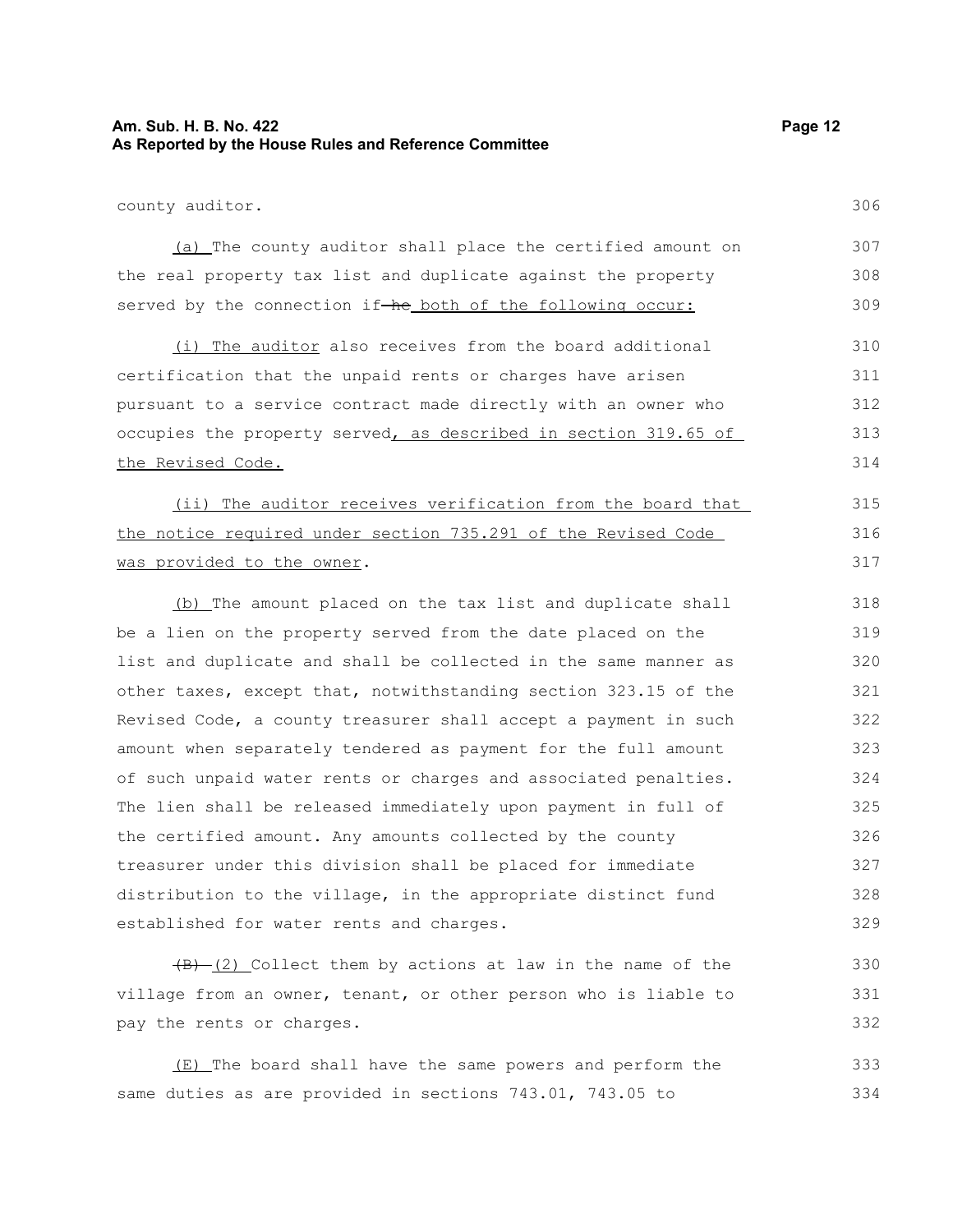#### **Am. Sub. H. B. No. 422 Page 13 As Reported by the House Rules and Reference Committee**

743.07, 743.10, 743.11, 743.18, 743.24, and 735.05 to 735.09 of the Revised Code, and all powers and duties relating to waterworks in any of such sections shall extend to and include electric light, power, and gas plants, and such other similar public utilities, and such board shall have such other duties as are prescribed by law or ordinance not inconsistent herewith. 335 336 337 338 339 340

(F) Each board that assesses water rents or charges shall determine the actual amount of rents due based upon an actual reading of each customer's meter at least once in each threemonth period, and at least quarterly the board shall render a bill for the actual amount shown by the meter reading to be due, except estimated bills may be rendered if access to a customer's meter was unobtainable for a timely reading. Each board that assesses water rents or charges shall establish procedures providing fair and reasonable opportunity for resolution of billing disputes. 341 342 343 344 345 346 347 348 349 350

(G) When property to which water service is provided is about to be sold, any party to the sale or-his any party's agent may request the board to read the meter at that property and to render within ten days following the date on which the request is made, a final bill for all outstanding rents and charges for water service. Such a request shall be made at least fourteen days prior to the transfer of the title of such property.

(H) At any time prior to a certification under division  $(A)$  (D)(1) of this section, the board shall accept any partial payment of unpaid water rents or charges, in the amount of ten dollars or more. 358 359 360 361

 **Sec. 735.291.** (A) The board of trustees of public affairs shall provide notice to the property owner about the placement of a lien on the owner's property before the county auditor 362 363 364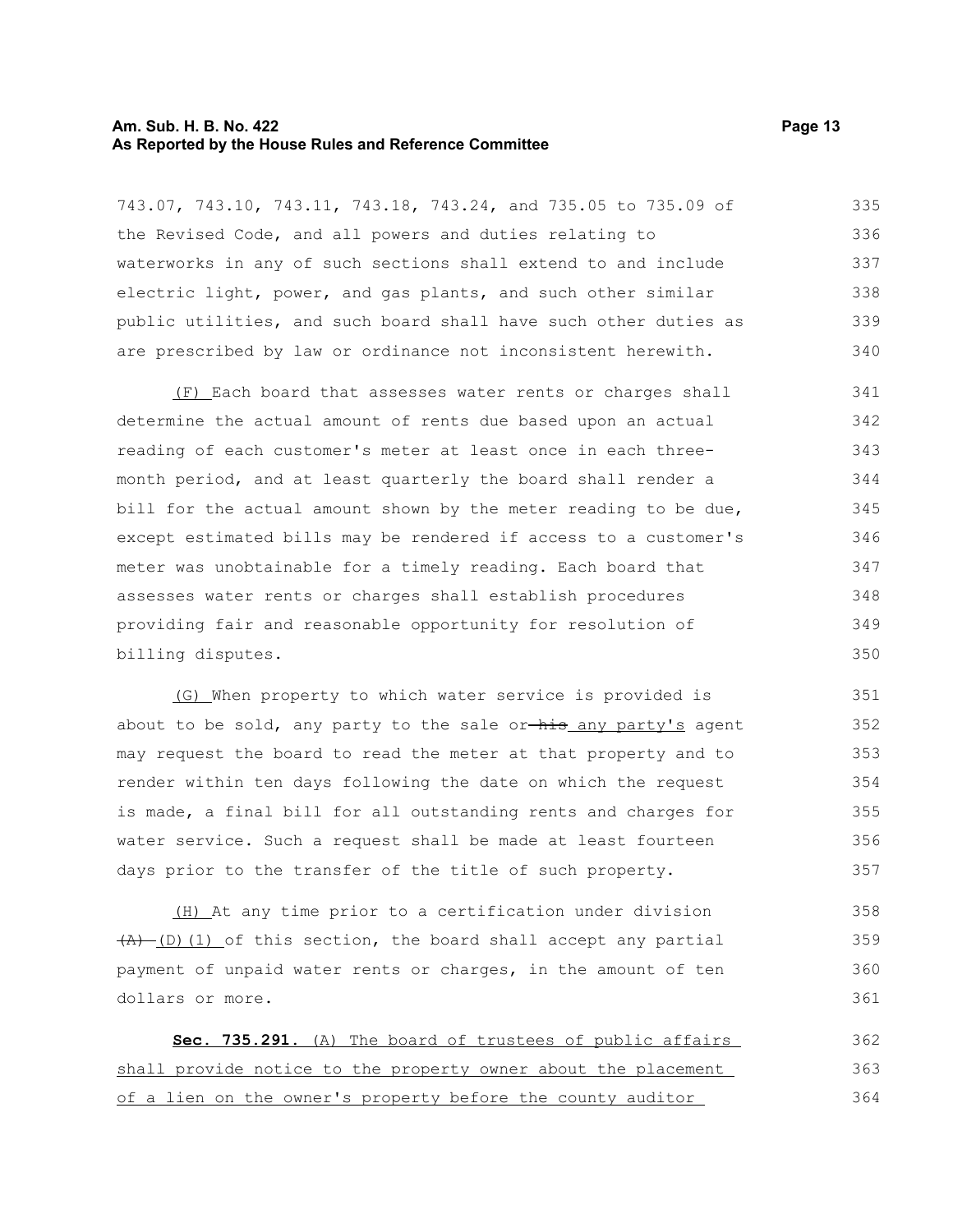#### **Am. Sub. H. B. No. 422 Page 14 As Reported by the House Rules and Reference Committee**

places a lien pursuant to division (D) of section 735.29 of the Revised Code. The notice shall include a statement informing the owner that the owner may file a lien appeal with the environmental review appeals commission pursuant to section 3745.155 of the Revised Code. (B) The board shall submit verification to the county auditor that the notice required by this section was provided to the owner. **Sec. 743.04.** (A) For the purpose of paying the expenses of conducting and managing the waterworks of a municipal corporation, including operating expenses and the costs of permanent improvements, the director of public service or any other city official or body authorized by charter may assess and collect a water rent or charge of sufficient amount and in such manner as the director, other official, or body determines to be most equitable from all tenements and premises supplied with water.

(1) When water rents or charges are not paid when due, the director or other official or body may do either or both of the following:

(a) Certify them, together with any penalties, to the county auditor. 385 386

(i) The county auditor shall place the certified amount on the real property tax list and duplicate against the property served by the connection if both of the following occur: 387 388 389

the (I) The auditor also receives from the director or other official or body additional certification that the unpaid rents or charges have arisen pursuant to a service contract made directly with an owner who occupies the property served, as 390 391 392 393

370 371 372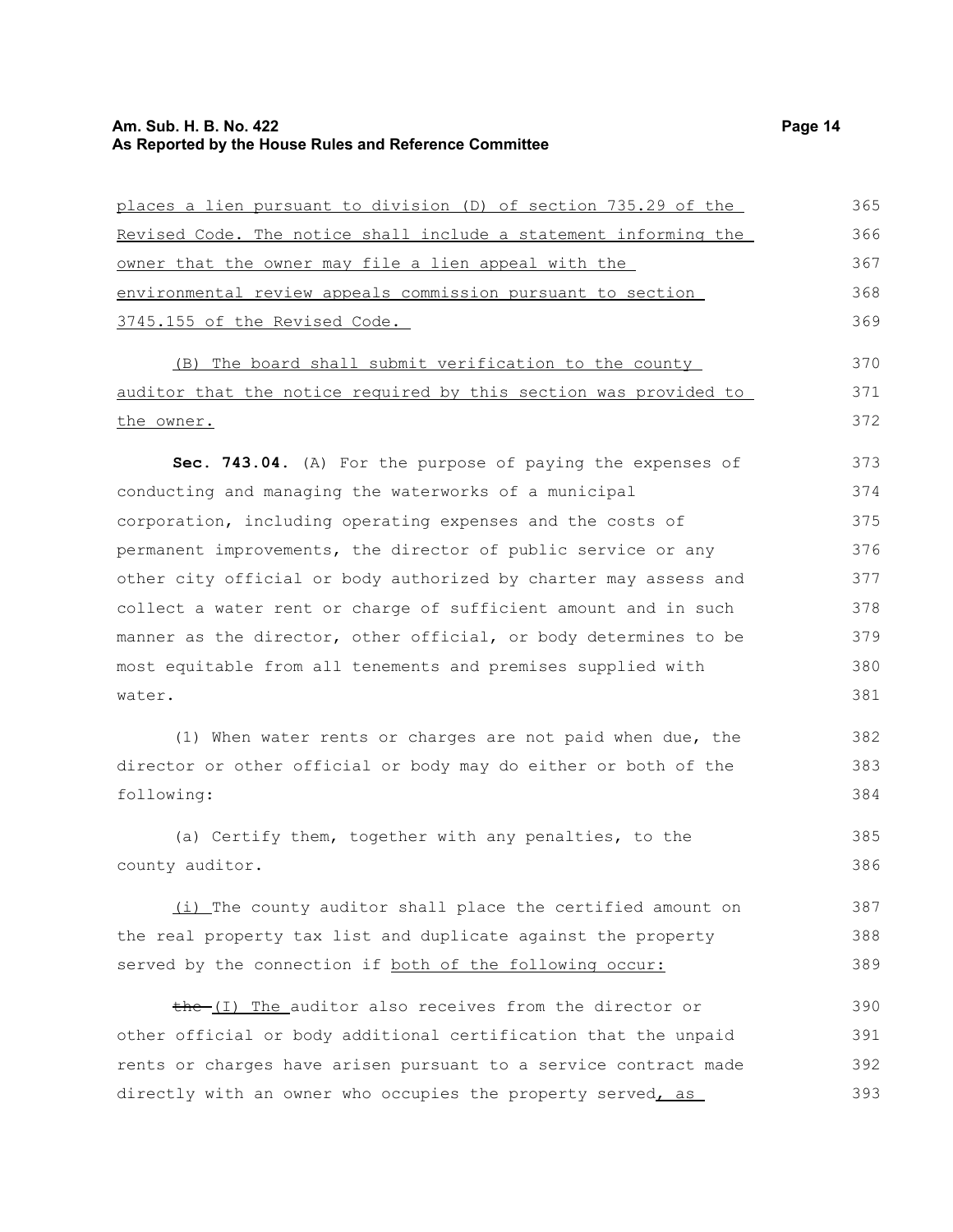#### **Am. Sub. H. B. No. 422 Page 15 As Reported by the House Rules and Reference Committee**

described in section 319.65 of the Revised Code.

(II) The auditor receives verification from the director or other official or body that the notice required under section 743.041 of the Revised Code was provided to the owner. 395 396 397

(ii) The amount placed on the tax list and duplicate shall be a lien on the property served from the date placed on the list and duplicate and shall be collected in the same manner as other taxes, except that, notwithstanding section 323.15 of the Revised Code, a county treasurer shall accept a payment in such amount when separately tendered as payment for the full amount of such unpaid water rents or charges and associated penalties. The lien shall be released immediately upon payment in full of the certified amount. Any amounts collected by the county treasurer under this division shall be immediately placed in the distinct fund established by section 743.06 of the Revised Code. 398 399 400 401 402 403 404 405 406 407 408

(b) Collect them by actions at law, in the name of the city from an owner, tenant, or other person who is liable to pay the rents or charges.

(2) The director or other official body shall not certify to the county auditor for placement upon the tax list and duplicate and the county auditor shall not place upon the tax list and duplicate as a charge against the property the amount of any unpaid water rents or charges together with any penalties as described in division  $(A)$  (1)(a) of this section if any of the following apply: 412 413 414 415 416 417 418

(a) The property served by the connection has been transferred or sold to an electing subdivision as defined in section 5722.01 of the Revised Code, regardless of whether the electing subdivision is still the owner of the property, and the 419 420 421 422

394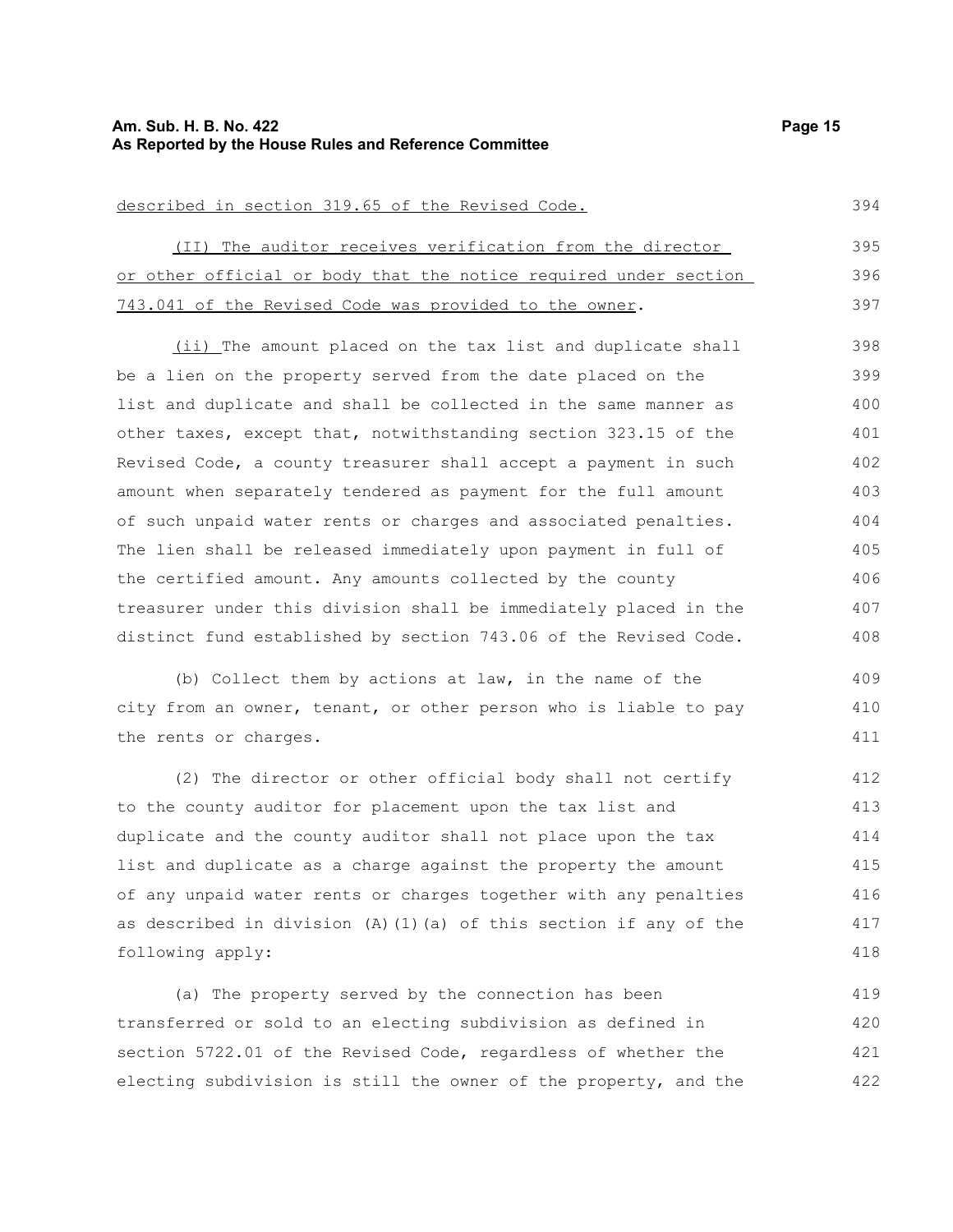#### **Am. Sub. H. B. No. 422 Page 16 As Reported by the House Rules and Reference Committee**

unpaid water rents or charges together with any penalties have arisen from a period of time prior to the transfer or confirmation of sale to the electing subdivision; 423 424 425

(b) The property served by the connection has been sold to a purchaser at sheriff's sale or auditor's sale, the unpaid water rents or charges together with any penalties have arisen from a period of time prior to the confirmation of sale, and the purchaser is not the owner of record of the property immediately prior to the judgment of foreclosure nor any of the following: 426 427 428 429 430 431

(i) A member of that owner's immediate family; 432

(ii) A person with a power of attorney appointed by that owner who subsequently transfers the land to the owner; 433 434

(iii) A sole proprietorship owned by that owner or a member of that owner's immediate family; 435 436

(iv) A partnership, trust, business trust, corporation, or association of which the owner or a member of the owner's immediate family owns or controls directly or indirectly more than fifty per cent. 437 438 439 440

(c) The property served by the connection has been forfeited to this state for delinquent taxes, unless the owner of record redeems the property. 441 442 443

(3) Upon valid written notice to the county auditor by any owner possessing an ownership interest of record of the property or by an electing subdivision previously in the chain of title of the property that the unpaid water rents or charges together with any penalties have been certified for placement or placed upon the tax list and duplicate as a charge against the property in violation of division (A)(2) of this section, the county auditor shall promptly remove such charge from the tax 444 445 446 447 448 449 450 451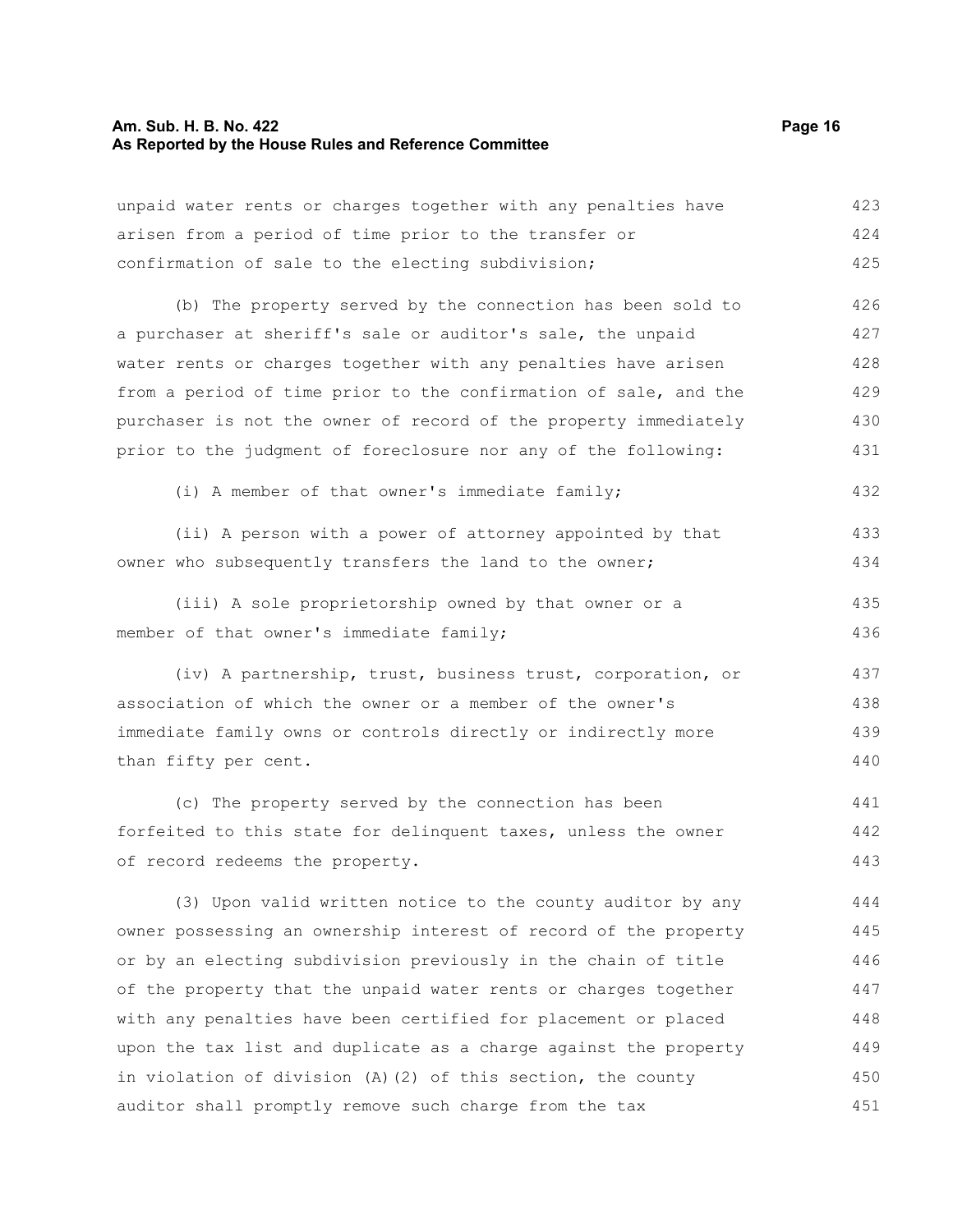477 478

| duplicate. This written notice to the county auditor shall       | 452 |
|------------------------------------------------------------------|-----|
| include all of the following:                                    | 453 |
| (a) The parcel number of the property;                           | 454 |
|                                                                  |     |
| (b) The common address of the property;                          | 455 |
| (c) The date of the recording of the transfer of the             | 456 |
| property to the owner or electing subdivision;                   | 457 |
| (d) The charge allegedly placed in violation of division         | 458 |
| $(A)$ $(2)$ of this section.                                     | 459 |
| (4) Each director or other official or body that assesses        | 460 |
| water rents or charges shall determine the actual amount of      | 461 |
| rents due based upon an actual reading of each customer's meter  | 462 |
| at least once in each three-month period, and at least quarterly | 463 |
| the director or other official or body shall render a bill for   | 464 |
| the actual amount shown by the meter reading to be due, except   | 465 |
| estimated bills may be rendered if access to a customer's meter  | 466 |
| was unobtainable for a timely reading. Each director or other    | 467 |
| official or body that assesses water rents or charges shall      | 468 |
| establish procedures providing fair and reasonable opportunity   | 469 |
| for resolution of billing disputes.                              | 470 |
| (5) When property to which water service is provided is          | 471 |
| about to be sold, any party to the sale or the agent of any such | 472 |
| party may request the director or other official or body to read | 473 |
| the meter at that property and to render within ten days         | 474 |
| following the date on which the request is made, a final bill    | 475 |

(6) At any time prior to a certification under division (A)(1)(a) of this section, the director or other official or 479 480

for all outstanding rents and charges for water service. Such a 476

request shall be made at least fourteen days prior to the

transfer of the title of such property.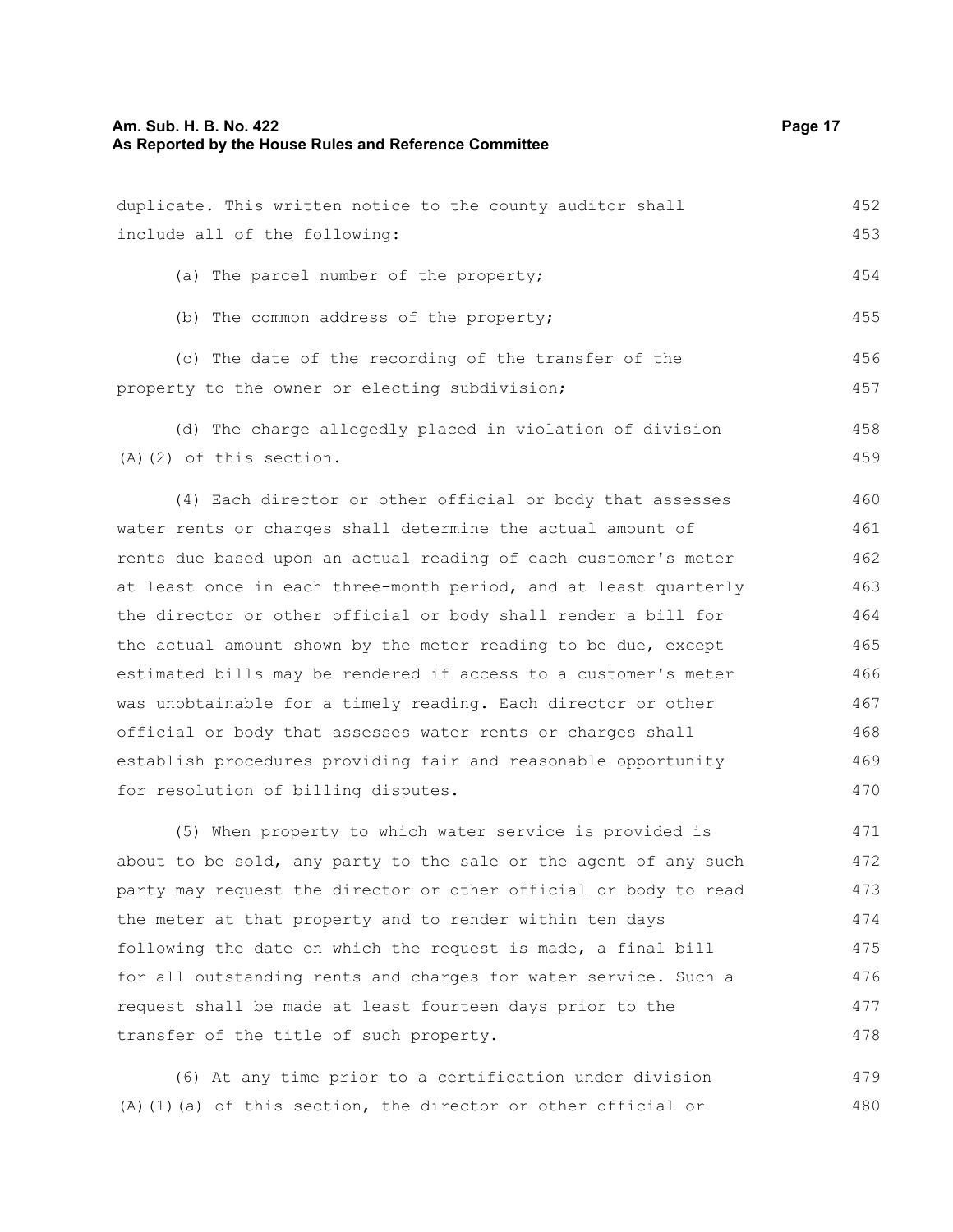#### **Am. Sub. H. B. No. 422 Page 18 As Reported by the House Rules and Reference Committee**

|  |  |  | body shall accept any partial payment of unpaid water rents or |  |  |  | 481 |
|--|--|--|----------------------------------------------------------------|--|--|--|-----|
|  |  |  | charges, in the amount of ten dollars or more.                 |  |  |  | 482 |

(B)(1) When title to a parcel of land that is subject to any of the actions described in division (A)(1) of this section is transferred to a county land reutilization corporation, any lien placed on the parcel under division (A)(1)(a) of this section shall be extinguished, and the corporation shall not be held liable for unpaid rents or charges in any collection action brought under division (A)(1)(b) of this section, if the rents or charges certified under division (A)(1)(a) of this section or subject to collection under division (A)(1)(b) of this section were incurred before the date of the transfer to the corporation and if the corporation did not incur the rents or charges, regardless of whether the rents or charges were certified, the lien was attached, or the action was brought before the date of transfer. In such a case, the corporation and its successors in title shall take title to the property free and clear of any such lien and shall be immune from liability in any such collection action. 483 484 485 486 487 488 489 490 491 492 493 494 495 496 497 498 499

If a county land reutilization corporation takes title to property before any rents or charges have been certified or any lien has been placed with respect to the property under division (A)(1) of this section, the corporation shall be deemed a bona fide purchaser for value without knowledge of such rents, charges, or lien, regardless of whether the corporation had actual or constructive knowledge of the rents, charges, or lien, and any such lien shall be void and unenforceable against the corporation and its successors in title. 500 501 502 503 504 505 506 507 508

(2) If a lien placed on a parcel is extinguished as provided in division (B)(1) of this section, the municipal 509 510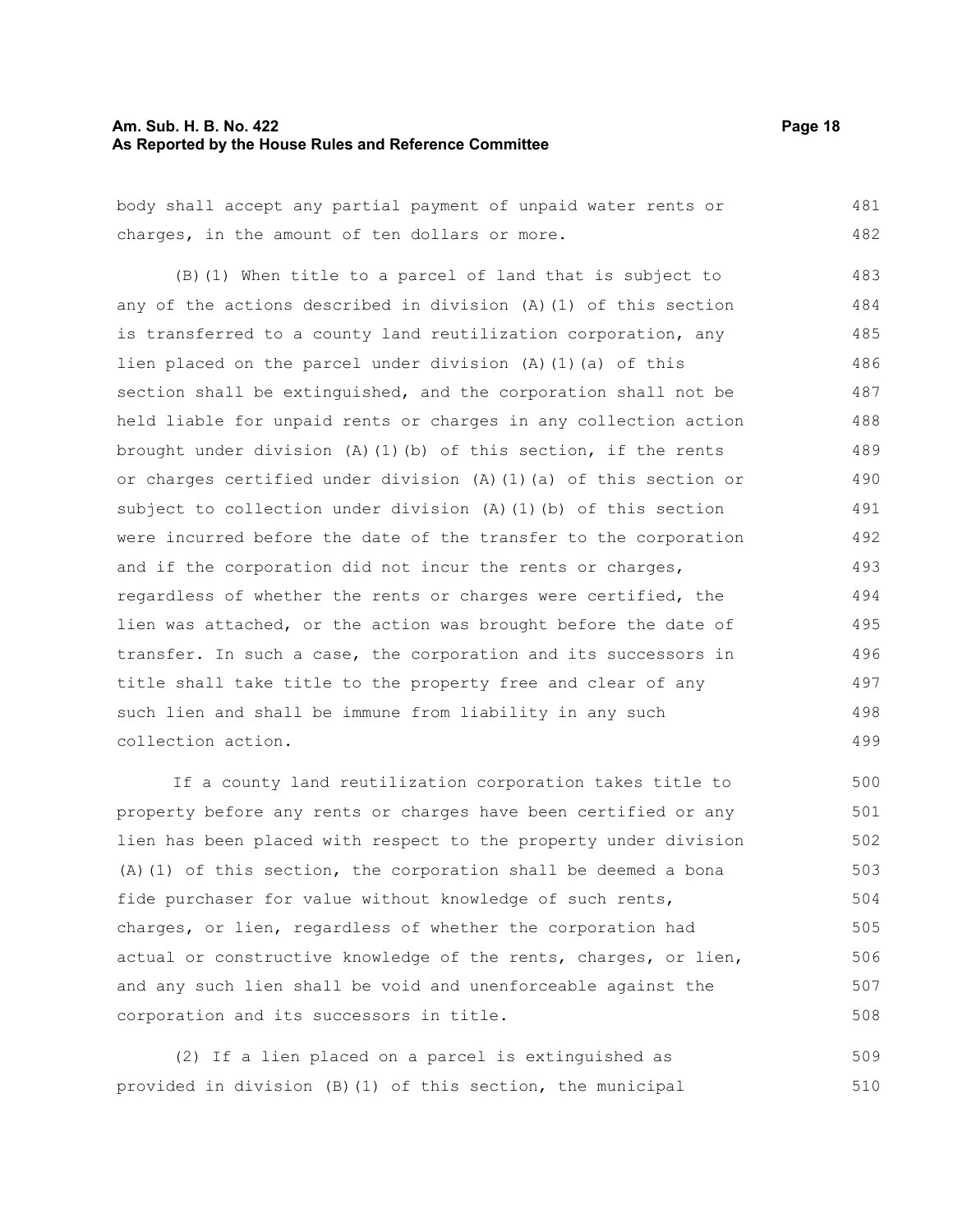#### **Am. Sub. H. B. No. 422 Page 19 As Reported by the House Rules and Reference Committee**

corporation may pursue the remedy available under division (A) (1)(b) of this section to recoup the rents and charges incurred with respect to the parcel from any owner, tenant, or other

person liable to pay such rents and charges. **Sec. 743.041.** (A) The director of public service or any other city official or body authorized by charter shall provide notice to the property owner about the placement of a lien on the owner's property before the county auditor places a lien pursuant to section 743.04 of the Revised Code. The notice shall include a statement informing the owner that the owner may file a lien appeal with the environmental review appeals commission pursuant to section 3745.155 of the Revised Code. 514 515 516 517 518 519 520 521 522

(B) The director or other official or body shall submit verification to the county auditor that the notice required by this section was provided to the owner. 523 524 525

 **Sec. 3745.15.** For the purposes of sections 3745.15 to 3745.1511 of the Revised Code: 526

(A) "Municipal lien" has the same meaning as in section 319.65 of the Revised Code. 528 529

(B) "Property owner," "municipal services," "municipal services provider," and "municipal authority" have the same meanings as in section 701.20 of the Revised Code. 530 531 532

(C) "Tenant" has the same meaning as in section 5321.01 of the Revised Code. 533 534

 **Sec. 3745.151.** (A) The environmental review appeals commission shall hear appeals regarding improper billing complaints for municipal services if all of the following apply: 535 536 537

(1) The complainant has previously filed an improper 538

511 512 513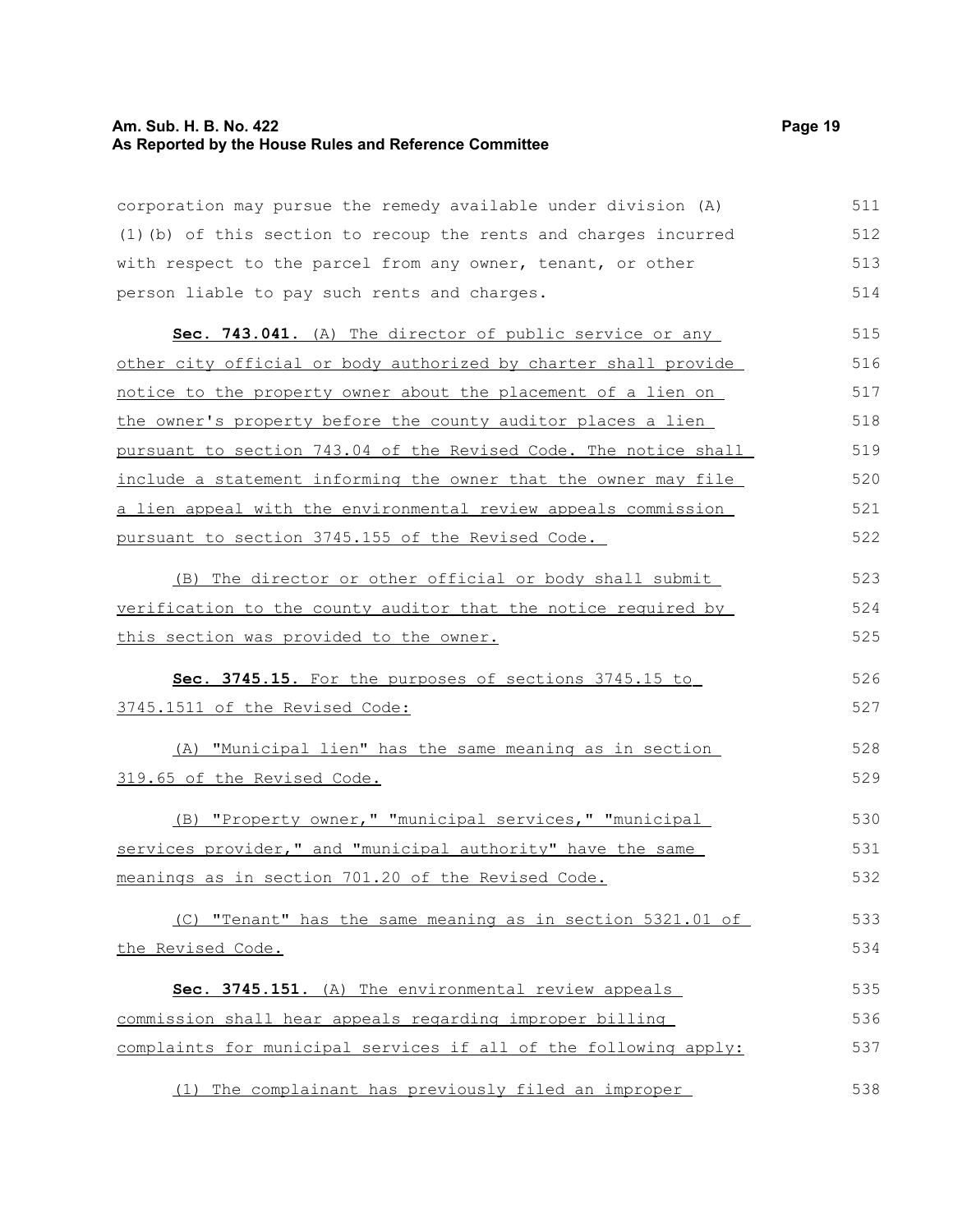| Am. Sub. H. B. No. 422<br>As Reported by the House Rules and Reference Committee | Page 20 |
|----------------------------------------------------------------------------------|---------|
| billing complaint with a municipal services provider.                            | 539     |
| (2) The complaint has not been resolved to the                                   | 540     |
| satisfaction of the complainant.                                                 | 541     |
| (3) The amount in dispute is equal to or exceeds three                           | 542     |
| hundred dollars.                                                                 | 543     |
| (B) The commission shall hear appeals from property owners                       | 544     |
| in cases where a tenant who is financially responsible for                       | 545     |
| paying for municipal services failed to make payment for such                    | 546     |
| and the property owner was held responsible as a result.                         | 547     |
| (C) The commission shall not hear appeals of the                                 | 548     |
| reasonableness of the rates, charges, or rents set by the                        | 549     |
| municipal authority for municipal services.                                      | 550     |
| Sec. 3745.152. (A) The environmental review appeals                              | 551     |
| commission shall adopt rules regarding appeals for improper                      | 552     |
| billing complaints for municipal services, including the                         | 553     |
| following:                                                                       | 554     |
| (1) A procedure by which complaints will be evaluated, to                        | 555     |
| determine whether a hearing is warranted;                                        | 556     |
| (2) Hearing procedures and processes;                                            | 557     |
| (3) Standards by which the commission will make decisions                        | 558     |
| resolving complaints.                                                            | 559     |
| (B) The commission is not subject to Chapter 119. of the                         | 560     |
| Revised Code in adopting rules under this section.                               | 561     |
| Sec. 3745.153. The environmental review appeals commission                       | 562     |
| shall create a hotline to do the following:                                      | 563     |
| (A) Allow a person to file an appeal regarding an improper                       | 564     |
| billing complaint for municipal services.                                        | 565     |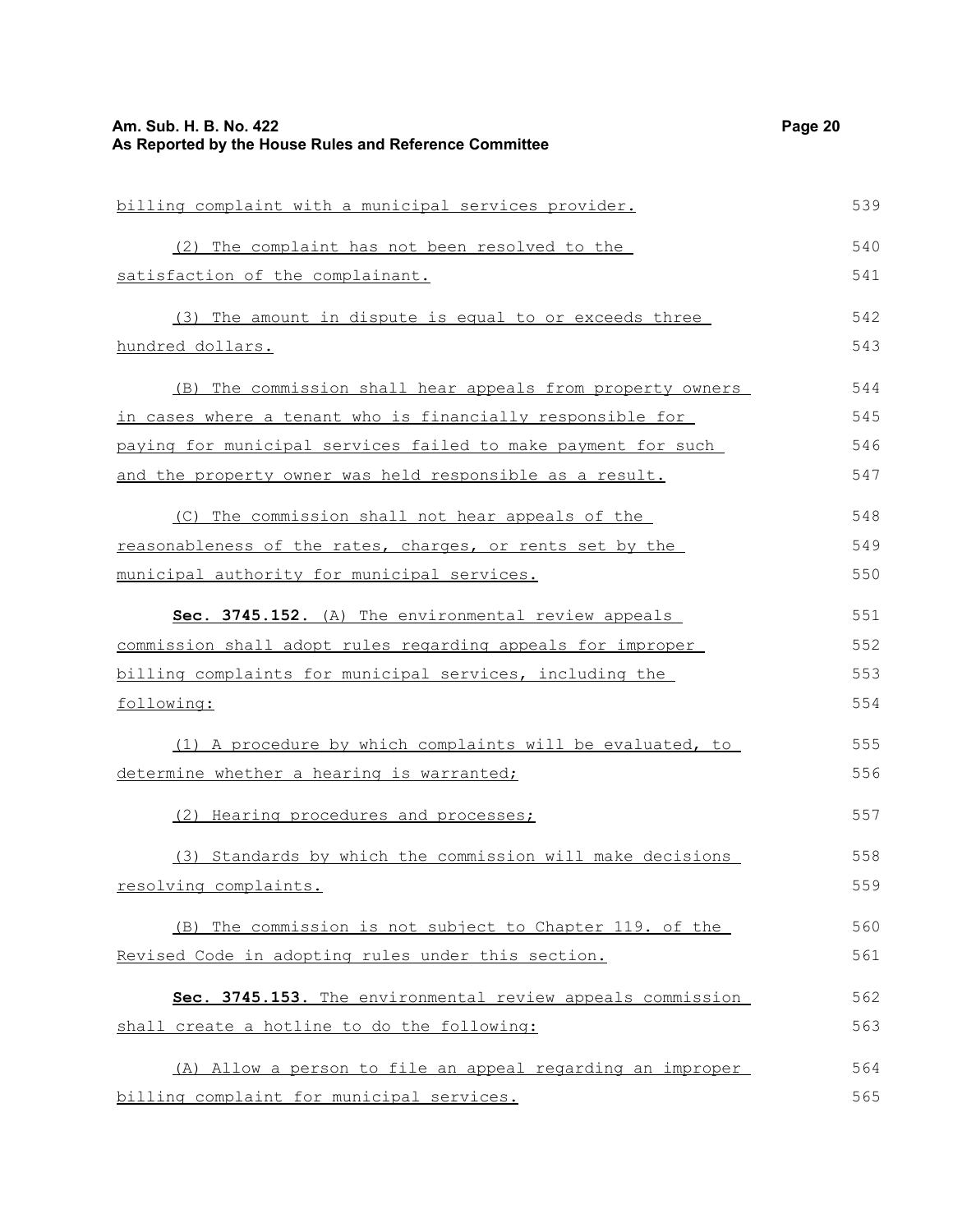## **Am. Sub. H. B. No. 422** Page 21 **As Reported by the House Rules and Reference Committee**

| (B) Provide information regarding filing an appeal              | 566 |
|-----------------------------------------------------------------|-----|
| regarding an improper billing complaint, the appeals process,   | 567 |
| and other related information.                                  | 568 |
| Sec. 3745.154. In connection with an appeal made to the         | 569 |
| environmental review appeals commission regarding an improper   | 570 |
| billing complaint, the commission may access and review the     | 571 |
| billing details and histories of a person who contracts to      | 572 |
| receive municipal services for the purposes of identifying      | 573 |
| unpaid rates or charges.                                        | 574 |
| Sec. 3745.155. A person that receives notice from a             | 575 |
| municipal authority of a municipal lien being placed on that    | 576 |
| person's property may file an appeal of the municipal lien with | 577 |
| the environmental review appeals commission.                    | 578 |
| Sec. 3745.156. The environmental review appeals commission      | 579 |
| shall hear all municipal lien appeals. The commission has       | 580 |
| exclusive original jurisdiction over the appeals.               | 581 |
| Sec. 3745.157. The environmental review appeals commission      | 582 |
| shall adopt rules governing hearing procedures for appeals of   | 583 |
| municipal liens consistent with division (D) of section 3745.04 | 584 |
| of the Revised Code and sections 3745.03, 3745.05, and 3745.06  | 585 |
| <u>of the Revised Code.</u>                                     | 586 |
| Sec. 3745.158. The environmental review appeals commission      | 587 |
| shall find for the owner of the property in an appeal of a      | 588 |
| municipal lien if the commission determines both of the         | 589 |
| following:                                                      | 590 |
| (A) The unpaid rents, rates, or charges did not arise           | 591 |
| pursuant to a service contract made directly with the owner.    | 592 |
| (B) The owner did not occupy the property served by the         | 593 |
| service contract.                                               | 594 |